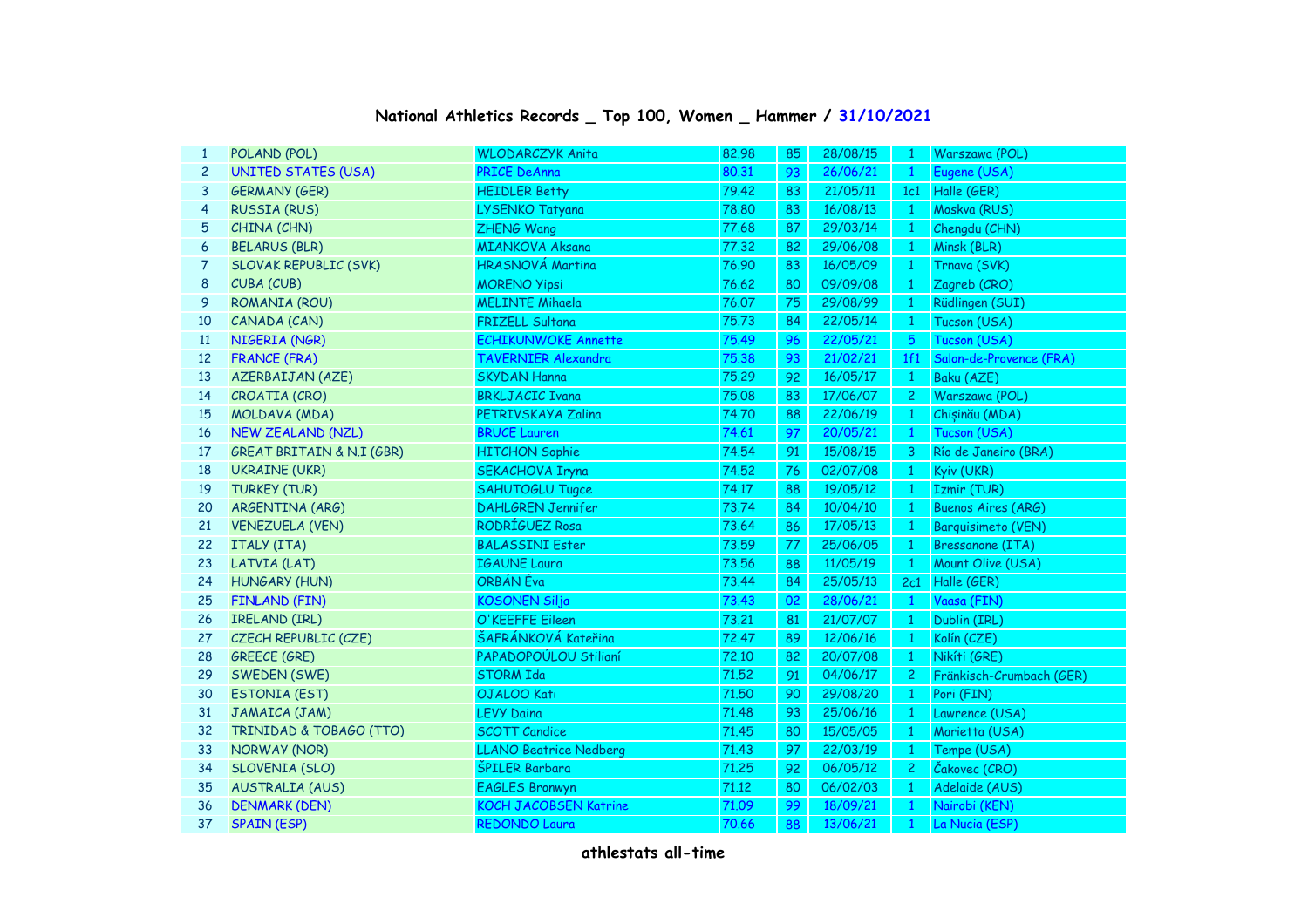| 38 | <b>BELGIUM (BEL)</b>      | STERCKENDRIES Vanessa              | 69.91 | 95              | 23/08/20 | $\mathbf{1}$    | Leverkusen (GER)              |
|----|---------------------------|------------------------------------|-------|-----------------|----------|-----------------|-------------------------------|
| 39 | COLOMBIA (COL)            | <b>MORENO Johana</b>               | 69.80 | 85              | 28/03/09 | $\overline{1}$  | Santa Fé (USA)                |
| 40 | SENEGAL (SEN)             | <b>SENE Amy</b>                    | 69.70 | 85              | 25/05/14 | 3               | Forbach (FRA)                 |
| 41 | CHILE (CHI)               | <b>GARCÍA Mariana</b>              | 69.70 | 99              | 20/05/21 | $\mathbf{1}$    | Temuco (CHI)                  |
| 42 | PORTUGAL (POR)            | SILVA Vânia                        | 69.55 | 80              | 29/05/11 | $\mathbf{1}$    | Vila Real de S. António (POR) |
| 43 | CYPRUS (CYP)              | <b>THEODOROU Paraskevi</b>         | 69.29 | 86              | 17/05/09 | $\mathbf{1}$    | Trípoli (GRE)                 |
| 44 | US SAMOA (ASA)            | <b>MISIPEKA Lisa</b>               | 69.24 | 75              | 08/06/03 | $\mathbf{1}$    | <b>Burnaby (CAN)</b>          |
| 45 | <b>BURKINA FASO (BUR)</b> | <b>BAMBARA Laetitia</b>            | 68.59 | 84              | 18/07/16 | 3               | Sotteville-lès-Rouen (FRA)    |
| 46 | EGYPT (EGY)               | <b>HUSSEIN Marwa</b>               | 68.48 | 78              | 18/02/05 | $\overline{1}$  | Al-Qâhirah (EGY)              |
| 47 | <b>BRAZIL (BRA)</b>       | <b>MARCELINO Mariana Grasielly</b> | 68.35 | 92              | 23/06/21 | $\mathbf{1}$    | Bragança Paulista (BRA)       |
| 48 | <b>MOROCCO (MAR)</b>      | <b>ZAKKOUR Soukaina</b>            | 68,28 | 93              | 02/08/18 |                 | Asaba (NGR)                   |
| 49 | JAPAN (JPN)               | <b>MUROFUSHI Yuka</b>              | 67.77 | 77              | 01/08/04 | $\mathbf{1}$    | Fujiyoshida (JPN)             |
| 50 | <b>GEORGIA (GEO)</b>      | <b>TSIKVADZE Nino</b>              | 67.62 | 99              | 29/05/21 | $\mathbf{1}$    | Tbilisi (GEO)                 |
| 51 | <b>CAMEROON (CMR)</b>     | <b>TOTH Georgina</b>               | 67.42 | 82              | 18/07/08 | $\mathbf{1}$    | Flagstaff (USA)               |
| 52 | SWITZERLAND (SUI)         | ZIHLMANN Nicole                    | 67.42 | 86              | 09/07/18 | 2 <sup>1</sup>  | Luzern (SUI)                  |
| 53 | <b>ECUADOR (ECU)</b>      | CHILIQUINGA Valeria Narcisa        | 67.32 | 91              | 04/05/19 | $\mathbf{1}$    | Vila Nova de Cerveira (POR)   |
| 54 | <b>UZBEKISTAN (UZB)</b>   | NOSIRSHONOVA Zarina                | 67.05 | 02              | 29/06/21 | $\mathbf{1}$    | Tashkent (UZB)                |
| 55 | PUERTO RICO (PUR)         | <b>ALMESTICA Amarilis</b>          | 66.57 | 81              | 01/07/06 | $\overline{1}$  | Ottawa (CAN)                  |
| 56 | <b>MEXICO (MEX)</b>       | <b>AYALA Sharon</b>                | 66.52 | 86              | 16/05/09 | $\mathbf{1}$    | Logan (USA)                   |
| 57 | CONGO (CGO)               | <b>BATU Jennifer</b>               | 66.43 | 93              | 02/08/18 |                 | Asaba (NGR)                   |
| 58 | SERBIA (SRB)              | SAVATOVIC Sara                     | 66.41 | 93              | 15/05/15 | $\vert 1 \vert$ | Ames (USA)                    |
| 59 | LITHUANIA (LTU)           | LUKOŠEVICIUTE Agne                 | 66.09 | 98              | 09/05/21 | 4               | Walnut (USA)                  |
| 60 | TUNISIA (TUN)             | <b>BENSAAD Sarah</b>               | 65.93 | 87              | 27/04/14 |                 | <b>Bobigny (FRA)</b>          |
| 61 | NETHERLANDS (NED)         | van der SCHILT Debby               | 65.79 | 81              | 22/05/04 | 6               | Halle (GER)                   |
| 62 | <b>BULGARIA (BUL)</b>     | <b>YORDANOVA Anelia</b>            | 65.35 | 72              | 10/06/00 | $\overline{1}$  | Sofia (BUL)                   |
| 63 | INDIA (IND)               | <b>SINGH Sarita Prakash</b>        | 65,25 | 89              | 01/06/17 | $\mathbf{1}$    | Patiala (IND)                 |
| 64 | BOSNIA-HERZEGOVINA (BIH)  | VUKAJLOVIĆ Stefani                 | 64.95 | 96              | 19/04/19 | $\overline{c}$  | Durham (USA)                  |
| 65 | <b>KAZAKHSTAN (KAZ)</b>   | <b>NUSUPBEKOVA Diana</b>           | 64.78 | 95              | 13/06/16 | $\mathbf{1}$    | Dushanbe (TJK)                |
| 66 | <b>SOUTH AFRICA (RSA)</b> | <b>CUMMING Marga</b>               | 64.60 | 98              | 18/09/21 | 10              | Nairobi (KEN)                 |
| 67 | ALGERIA (ALG)             | <b>BOUZEBRA Zouina</b>             | 64.49 | 90              | 02/08/18 |                 | Asaba (NGR)                   |
| 68 | KIRZIGHISTAN (KGZ)        | <b>FYODOROVA Alla</b>              | 64.44 | 66              | 24/02/91 | $\mathbf{1}$    | Adler (RUS)                   |
| 69 | <b>ICELAND (ISL)</b>      | RÚNARSDÓTTIR Elísabet              | 64.39 | 02              | 02/04/21 | $\overline{1}$  | Reykjavík (ISL)               |
| 70 | <b>PERU (PER)</b>         | <b>ZORRILLA Ximena</b>             | 63.87 | 00              | 31/03/21 | $\overline{1}$  | Lima (PER)                    |
| 71 | KOREA (SOUTH) (KOR)       | KANG Na-ru                         | 63.80 | 83              | 16/05/12 | 8               | Daegu (KOR)                   |
| 72 | TADJIKISTAN (TJK)         | <b>MITYAYEVA Galina</b>            | 63.43 | 91              | 20/06/09 | $\mathbf{1}$    | Dushanbe (TJK)                |
| 73 | <b>TOGO (TOG)</b>         | <b>EZEH Florence</b>               | 62.75 | 77              | 08/07/08 | 6               | Reims (FRA)                   |
| 74 | THAILAND (THA)            | <b>KOOMPHON Mingkamon</b>          | 62.49 | 98              | 19/07/18 | $\mathbf{1}$    | Kolín (CZE)                   |
| 75 | <b>MALAYSIA (MAS)</b>     | <b>WONG XIU MEI Grace</b>          | 62.48 | 00 <sub>o</sub> | 10/04/21 | $\mathbf{1}$    | Kuala Lumpur (MAS)            |
| 76 | EL SALVADOR (ESA)         | <b>GUILLEN Nancy</b>               | 62.43 | 76              | 09/06/01 | $\mathbf{1}$    | San Salvador (ESA)            |
| 77 | <b>MAURITIUS (MRI)</b>    | <b>FOURNIER Caroline</b>           | 62.06 | 75              | 30/06/96 | $\mathbf{1}$    | Montgeron (FRA)               |